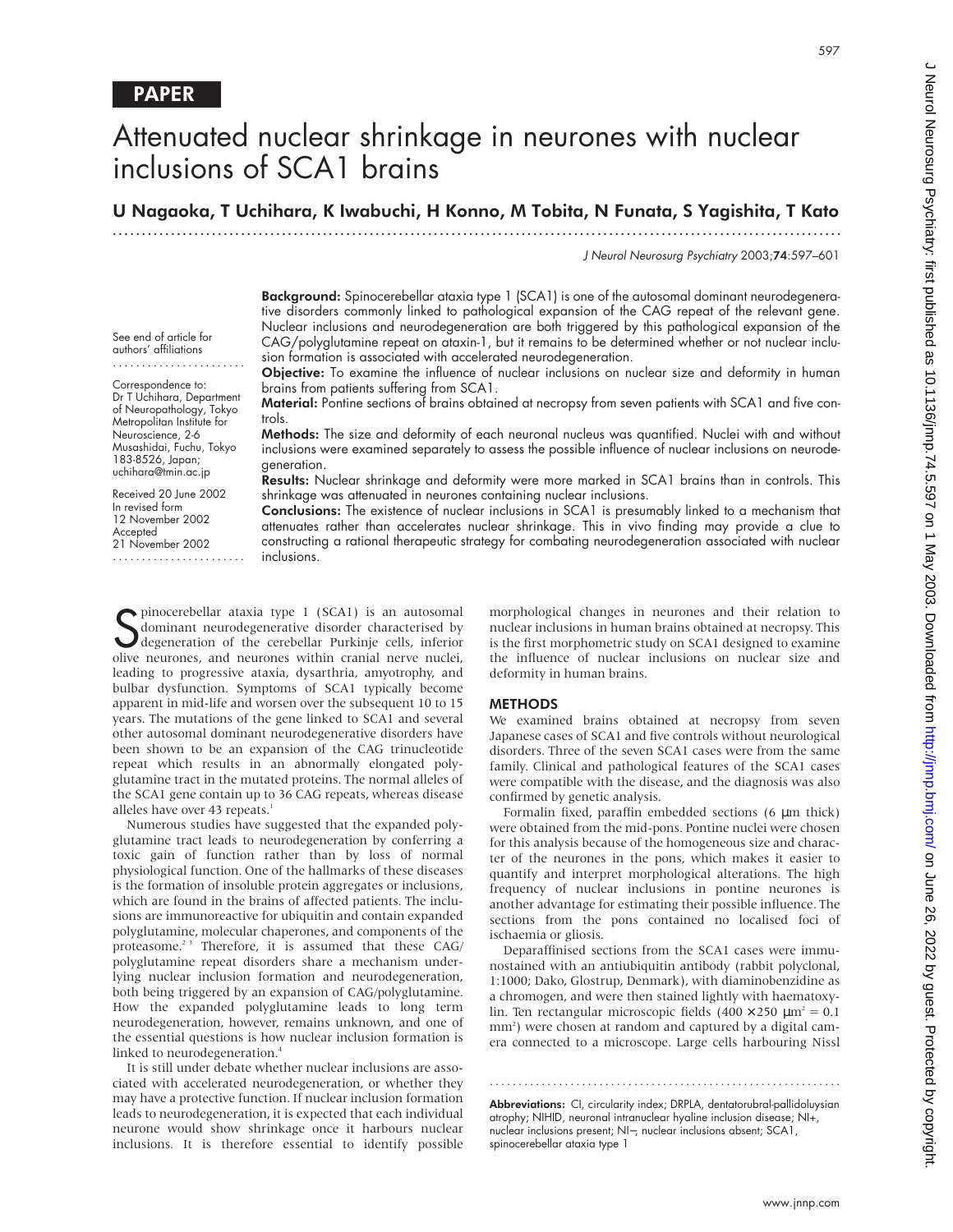

Figure 1 Pontine neurones from a control case (panel A, haematoxylin-eosin stain) and a case of spinocerebellar ataxia type 1 (SCA1) (panel B, ubiquitin immunostain counterstained with haematoxylin). The contour of the nucleus of each neurone is traced in black (in panel A, and neurones with nuclear aggregates in panel B) or in white (neurones without nuclear inclusions in panel B). Undulations of the nuclear membrane are conspicuous (arrowheads in panel B) in SCA1 neurones. Ubiquitin immunopositive nuclear inclusions are indicated as white spots in panel B.

substances and nuclei containing identifiable nucleoli or ubiquitin immunopositive nuclear inclusions were identified as neurones. Every field contained neurones with and without nuclear inclusions.

The contours of the nuclear membrane in each neurone and of the nuclear inclusions, if present, were traced on a digitiser coupled to a liquid crystal display (PL-400, Wacom, Saitama, Japan). Examples are shown in fig 1. "Nuclear area," "perimeter," "long axis," and "short axis" from the traced nuclear contours, and "nuclear inclusion area" from the traced nuclear J Neurol Neurosurg Psychiatry: first published as 10.11136/jnnp.74.5.597 on 1 May 2003. Downloaded from http://jnnp.bmj.com/ on June 26, 2022 by guest. Protected by copyright Den June 20, 2022 by guest. Protected by copyright. Du 2 on July 2022 September 1992 2003. Downloaded from Alminishing published as 10.1136/jnnp.http://jnnp.htm

inclusion contours, were calculated using NIH-Image (version 1.62). Because an increase in nuclear size is attributable to the presence of nuclear inclusions, nuclear area not occupied by nuclear inclusions ([nuclear area − nuclear inclusion area]) was also analysed. Nuclear deformity was assessed by the long axis/short axis ratio and "circularity index" (CI), defined by the ratio of two diameters, one of which is estimated from the perimeter (perimeter/ $2\pi$ ) and the other from the area ( $\sqrt{\arctan(\pi)}$ . CI = 1 if the traced nuclear contour is an exact circle. An increase in the long axis/short axis ratio or CI is correlated with the severity of nuclear deformities (elongation, distortion, or undulations of the nuclear membrane).

### **Statistics**

Differences in the variables between groups with nuclear inclusions (NI+) and groups without nuclear inclusions (NI−) from both SCA1 cases (SCA1 total group, including both NI+ and NI− groups) and controls were estimated by analysis of variance (ANOVA) or Student's *t* test.

## RESULTS

Table 1 shows the demographic data on the patients and the neuronal count of each case. The mean of the neuronal counts (representing the mean packing density) of the SCA1 group (83.9/mm<sup>2</sup>) was significantly smaller than that of the controls (160.2/mm2 , p < 0.01; Mann–Whitney U test).

The morphological data assembled from each group are shown in table 2. Nuclear area, perimeter, and short axis were significantly smaller in the SCA1 total group than in the controls (for example, the mean nuclear area was  $81.4 \,\mathrm{\upmu m^2}$  in the SCA1 group  $\nu$  90.5  $\mu$ m<sup>2</sup> in the control group;  $p < 0.0001$  by Student's *t* test).

The inverted histograms in fig 2 show that the size distribution (nuclear area) of the SCA1 total group (filled bars) was smaller than that of the controls (unfilled bars). Nuclear shrinkage (estimated by nuclear area, perimeter, long axis, and short axis) was more profound in the NI− group than in the NI+ group, or the neuronal nuclei in the NI+ group were less atrophic than in the NI− group (p < 0.0001 by ANOVA, PLSD (protected least significant difference) of Fisher at 1% probability). The upper histograms in fig 2 show the difference in nuclear area between the NI+ group (unfilled bars) and the NI− group (filled bars).

There was no difference between the NI+ group and the NI− group in [nuclear area – nuclear inclusion area], neither was there a significant correlation between nuclear inclusion area and nuclear area, as shown in the scattergram in fig 3

| Case            | Age at onset/death<br>(years) | Sex | Inclusions present<br>(n/mm <sup>2</sup> ) | Inclusions absent<br>(n/mm <sup>2</sup> ) | Total   |
|-----------------|-------------------------------|-----|--------------------------------------------|-------------------------------------------|---------|
| SCA1 case 1     | 39/55                         | F   | 24                                         | 71                                        | 95      |
| $SCAI$ case $2$ | 41/50                         | M   | 29                                         | 67                                        | 96      |
| SCA1 case 3     | 41/55                         | F   | 32                                         | 62                                        | 94      |
| SCA1 case 4     | 30/50                         | F   | 23                                         | 67                                        | 90      |
| SCA1 case 5     | 46/63                         | F   | 14                                         | 40                                        | 54      |
| SCA1 case 6     | 37/48                         | M   | 23                                         | 49                                        | 72      |
| SCA1 case 7     | 46/66                         | M   | 12                                         | 74                                        | 86      |
| Mean            |                               |     |                                            |                                           | $83.9*$ |
| Control         | /25                           | M   | 0                                          | 140                                       | 140     |
| Control         | /25                           | F   | $\mathbf 0$                                | 174                                       | 174     |
| Control         | /40                           | F   | $\mathbf 0$                                | 154                                       | 154     |
| Control         | /44                           | M   | 0                                          | 157                                       | 157     |
| Control         | /45                           | F   | $\mathbf 0$                                | 176                                       | 176     |
| Mean            |                               |     |                                            |                                           | 160.2   |

\*Significantly smaller than the control group (p < 0.01; Mann–Whitney U test). F, female; M, male; SCA1, spinocerebeller ataxia type 1.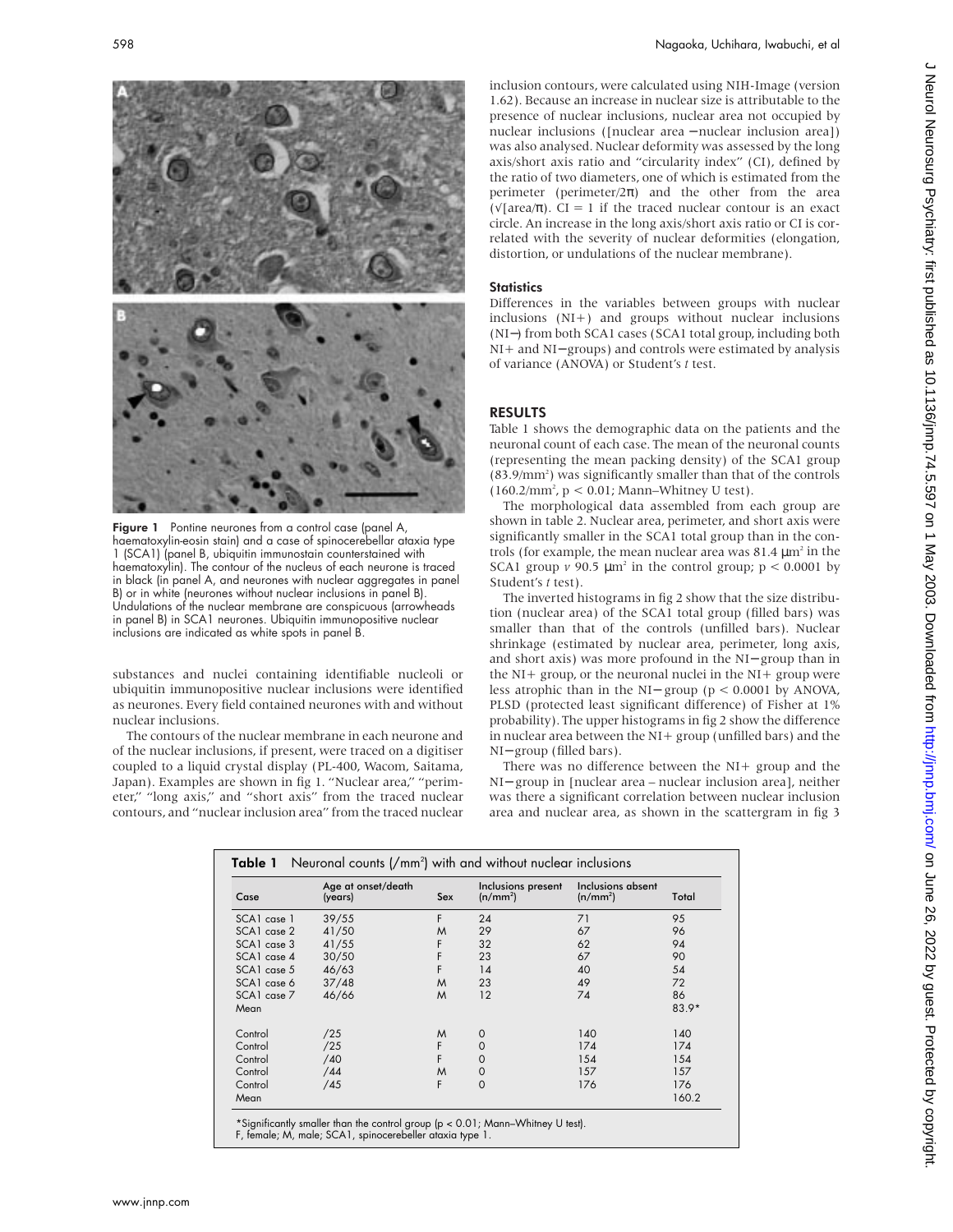| <b>Table 2</b> Morphometric indices of pontine neurones in control and SCA1 cases |                  |                |                   |                      |  |  |
|-----------------------------------------------------------------------------------|------------------|----------------|-------------------|----------------------|--|--|
|                                                                                   | Controls $(n=5)$ | $SCA1$ (n=7)   |                   |                      |  |  |
| Index                                                                             |                  | Total          | $Nl +$            | $NI-$                |  |  |
| Number of neurones                                                                | 801              | 587            | 157               | 430                  |  |  |
| Nuclear area $(\mu m^2)$                                                          | 90.5 (19.8)      | $81.4(21.8)$ * | $87.2$ (24.4)     | 79.2 (20.4)***¶      |  |  |
| [Nuclear area minus nuclear<br>inclusion area]                                    |                  | 78.0 (21.4)*   | 74.5 (23.6) ***   | 79.2 (20.4) ***      |  |  |
| Perimeter (pm)                                                                    | 36.3(4.0)        | $34.4(4.5)^*$  | 35.8(4.9)         | $34.0$ (4.3)***      |  |  |
| Long $axis$ ( $\mu$ m)                                                            | 12.00 (1.48)     | 11.77(1.72)    | 12.09 (1.71)      | $11.65$ $(1.71)$ **† |  |  |
| Short axis (um)                                                                   | 9.54(1.25)       | $8.71(1.48)$ * | $9.06(1.69)$ ***  | $8.58(1.37**$        |  |  |
| Long axis/short axis ratio                                                        | 1.27(0.18)       | $1.38(0.25)*$  | $1.37(0.25)***$   | $1.38$ (0.25)***     |  |  |
| Circularity index                                                                 | 1.085 (0.037)    | 1.088 (0.040)  | $1.095$ (0.048)** | 1.086 (0.037)        |  |  |

Values are expressed as mean (SD).

\*p < 0.0001 v control group (Student's t test).<br>\*\*p < 0.01, \*\*\*p < 0.0001 v control group; ¶p ≤ 0.0001 v NI+ group; †p < 0.01 v NI+ group (ANOVA, PLSD of Fisher at 1% probability).<br>ANOVA, analysis of variance; NI+, neuron



Fiaure 2 Size distribution of the nuclear size of the pontine neurones from cases with spinocerebellar ataxia type 1 (SCA1) and control cases. Nuclear size estimated as nuclear area in um<sup>2</sup> is expressed along the abscissa. The ordinate represents relative frequency of each size expressed as density/mm2 . The lower inverted histograms refer to the controls (unfilled bars and a black line) and to the SCA1 total group (filled bars and a grey line). The upper histograms refer to the SCA1 group without nuclear inclusions (filled bars and a grey line), and to the SCA1 group with nuclear inclusions (unfilled bars and a black line).

 $(R<sup>2</sup> = 0.064)$ . Furthermore, there were no significant correlations between age at onset or duration of illness and any of the morphological variables, including nuclear area (data not shown).

Although the value for long axis was not statistically different between the SCA1 total group and the controls, it was significantly smaller in the NI− group than in the NI+ group. The long axis/short axis ratio—one of the indices of nuclear deformity—was increased in both the SCA1 groups compared with the controls, but with no significant difference between the NI+ and the NI− groups. CI, another index of nuclear deformity, was significantly increased in the NI+ group com-



**Figure 3** Absence of correlation  $R^2 = 0.064$  between nuclear size ("area" in µm2 along the ordinate) and nuclear inclusion size ("NI area" in  $\mu$ m<sup>2</sup> along the abscissa).

pared with the controls, but the CI value in the NI− group was similar to that in the control group (fig 4).

#### **DISCUSSION**

In this study we investigated whether the presence of nuclear inclusions was linked to morphological changes in neurones during neurodegeneration in human brains obtained at necropsy. Unexpectedly, we found that nuclear shrinkage of the pontine neurones in brains from SCA1 patients was attenuated when nuclear inclusions were present. Nuclear inclusions are a pathological hallmark for most of the CAG/polyglutamine repeat disorders, including SCA1, and are composed of the protein altered by the expansion of CAG/polyglutamine tracts. These altered proteins have therefore been considered to be a link between neurodegeneration and nuclear inclusion formation, although the precise relation between nuclear inclusions and neurodegeneration is still unclear. On the other hand, cellular atrophy—which is considered to represent a stage preceding cell death—is a principal feature of neurodegeneration regardless of its aetiology, because degenerative processes in general develop slowly and usually take several years or even decades.

The nuclear shrinkage in pontine neurones of the SCA1 cases observed in our study indicated that cellular atrophy was the pathological feature representing the neurodegenerative process in this condition. Sorting the neurones into those with and without nuclear inclusions further clarified the situation, in that we could show that neurones with nuclear inclusions were *less* atrophic than those without. This result, from human brains obtained at necropsy, is not compatible with the hypothesis that the neurodegenerative process is accelerated in the presence of nuclear inclusions.

Studies carried out both in vitro and in vivo have provided conflicting evidence about the possible role of nuclear inclusion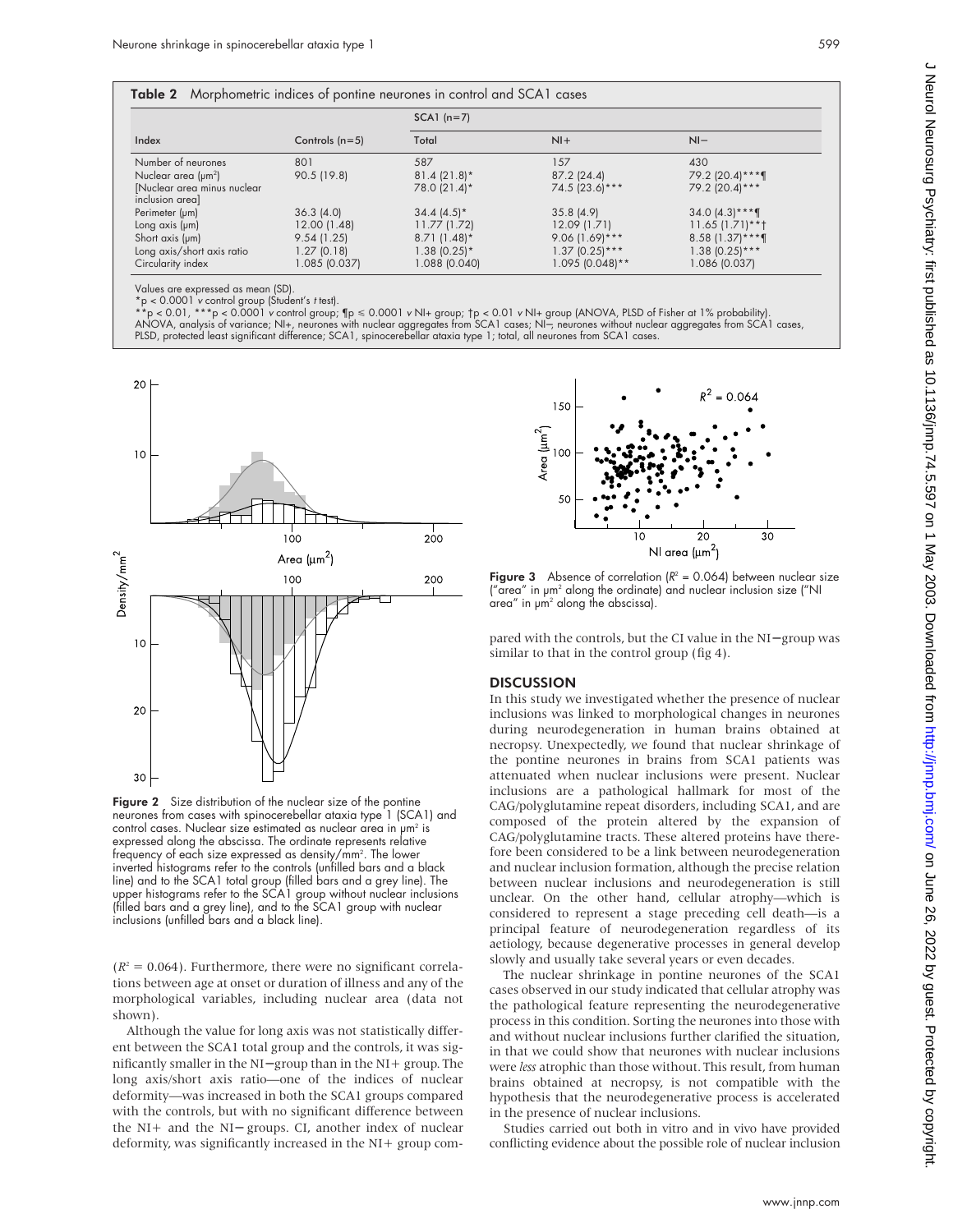

Figure 4 Relation between nuclear size ("area" along the ordinate in µm2 ) and deformity of the nucleus (circularity index (CI) along the abscissa).  $Cl = 1$  if the nucleus is an exact circle and increases if the nucleus is deformed by elongation or undulation. Grey dots = normal group; black dots = NI+ group; white dots = NI− group. Mean values for each group are plotted within larger circles as: N (normal group), - (NI- group), and + (NI+ group) in the scattergram. NI, nuclear inclusions.

formation and its relation to neurodegeneration. Neurodegeneration and nuclear inclusion formation in transgenic models of Huntington's disease are induced by the continued expression of the huntingtin fragment, carrying expanded polyglutamine,<sup>5</sup> and are possibly reduced by inhibition of caspase-1.<sup>6</sup> However, the suppression of nuclear inclusion formation by a caspase inhibitor did not increase neuronal survival in cultured cells transfected with the huntingtin gene carrying an expanded CAG repeat.<sup>7</sup> In cultured cells transfected with mutant huntingtin, blocking ubiquitination led to decreased nuclear inclusion formation and accelerated cell death.<sup>8</sup> This discrepancy is reflected in the observation that transgenic mice expressing mutant ataxin-1 without the self association domain develop a pathological phenotype without forming nuclear inclusions.

Necropsy observations on human brains from patients with Huntington's disease<sup>10</sup> or neuronal intranuclear hyaline inclusion disease (NIHID)<sup>11</sup> showed a similar discrepancy between neuronal depletion and nuclear inclusion formation. At least two entirely opposing interpretations have been proposed to explain these data. If the presence of nuclear inclusions correlates with mutant protein induced cell death, atrophic features may be more exaggerated in neurones containing nuclear inclusions than in those without. The other possibility is that nuclear inclusion formation may be part of a process linked to the protection of cells from the toxic effects of the mutant protein. In that case we may expect that neurones without nuclear inclusions would show more atrophic features. The former possibility is not in agreement with what we observed in pontine neurones of the SCA1 brains in the present study, because neuronal nuclei containing nuclear inclusions were not smaller than those without, though pontine neurones of SCA1 brains—regardless of the presence of nuclear inclusions—were more atrophic than control brains.

When "nuclear inclusion area" was subtracted from "nuclear area," the size of neuronal nuclei in the NI+ group did not differ from that in the NI− group. However, nuclear

inclusion size was not correlated with nuclear area. This means that the influence of nuclear inclusions on nuclear area—even if the inclusions were inserted from the extranuclear compartment—does not solely reflect the simple addition of "nuclear inclusion area." Nuclear inclusions may in fact be formed in the nucleus rather than being inserted from extranuclear compartments. In that case, a fraction of the nucleus is altered into nuclear inclusions, in which case one might expect that [nuclear area – nuclear inclusion area] would be decreased by the size of the nuclear inclusions. Our morphometric study, however, showed that the decrease in [nuclear area − nuclear inclusion area] in the NI+ group relative to the NI– group (79.2  $\mu^2$  – 74.5  $\mu^2$  = 4.7  $\mu^2$ ) was less than half the nuclear inclusion area itself (87.2  $\mu^2$  – 74.5  $\mu^2$  = 12.7  $\mu^2$ ). If nuclear inclusion formation were linked to some mechanism accelerating degeneration, the decrease in [nuclear area − nuclear inclusion area] should have exceeded the nuclear inclusion area. The present study showed, on the contrary, that this decrease was much attenuated. This attenuated decrease is explicable if nuclear size as a whole is increased during nuclear inclusion formation, as we demonstrated in this study.

A recent morphometric study showed that in dentatorubral-pallidoluysian atrophy (DRPLA), cerebellar granule cells containing nuclear inclusions were larger than those that did not.<sup>12</sup> Our recent morphometric study on pontine neurones from Machado-Joseph disease brains showed that [nuclear area − nuclear inclusion area] of NI+ neurones was significantly larger than that of NI− neurones.<sup>13</sup> Furthermore, it was even larger in NIHID than in normal controls.14 In these disorders, NI+ neurones were in general less atrophic than NI− neurones, raising the possibility that neurones are equipped with common machinery triggered by or accompanied by nuclear inclusion formation and possibly counteracting polyglutamine induced neurodegeneration. However, the influence of nuclear inclusions on nuclear size is variable depending on the disease involved, and they appear to have a relatively less pronounced influence in SCA1. If this were not the case, the atrophic process in SCA1 might be so profound as to overwhelm this possible counteracting factor.

While it is generally recognised that CAG repeat length relates to the severity of illness and the age of onset, the age at onset of the SCA1 cases in this study was restricted within the range of 30 to 46 years and there was no significant correlation between the age at onset and the different variables that we examined. Larger numbers of cases with a broader age range of onset might have identified a possible influence of age on morphological change in the two groups of neurones. However, it may be that age at onset is not a major determinant for nuclear inclusion formation and neuronal atrophy.

In the present study, a fraction of neurones that actually contained nuclear inclusions might have been falsely classified into the NI− group because our observation on a two dimensional plane may have failed to detect nuclear inclusions that were not included in the plane of the  $6 \mu m$ thick sections. If neurones with nuclear inclusions were smaller than those without nuclear inclusions, this possible failure to identify inclusions not recognised in the two dimensional plane might have led to underestimation of the size of the neurones in the NI− group. However, because the present study indicated the opposite—that is, it showed that neuronal nuclei in the NI+ group were *larger* than those in the NI<sup>−</sup> group—it is reasonable to conclude from this two dimensional study that neuronal nuclei with nuclear inclusions are significantly larger than neuronal nuclei without nuclear inclusions.

Our study showed an increase in the long axis/short axis ratio in the SCA1 group and an increase in CI in the NI+ group compared with the controls, without an increase in CI in the NI− group. This suggests that the nuclei of pontine neurones in SCA1 are deformed, and especially those with nuclear